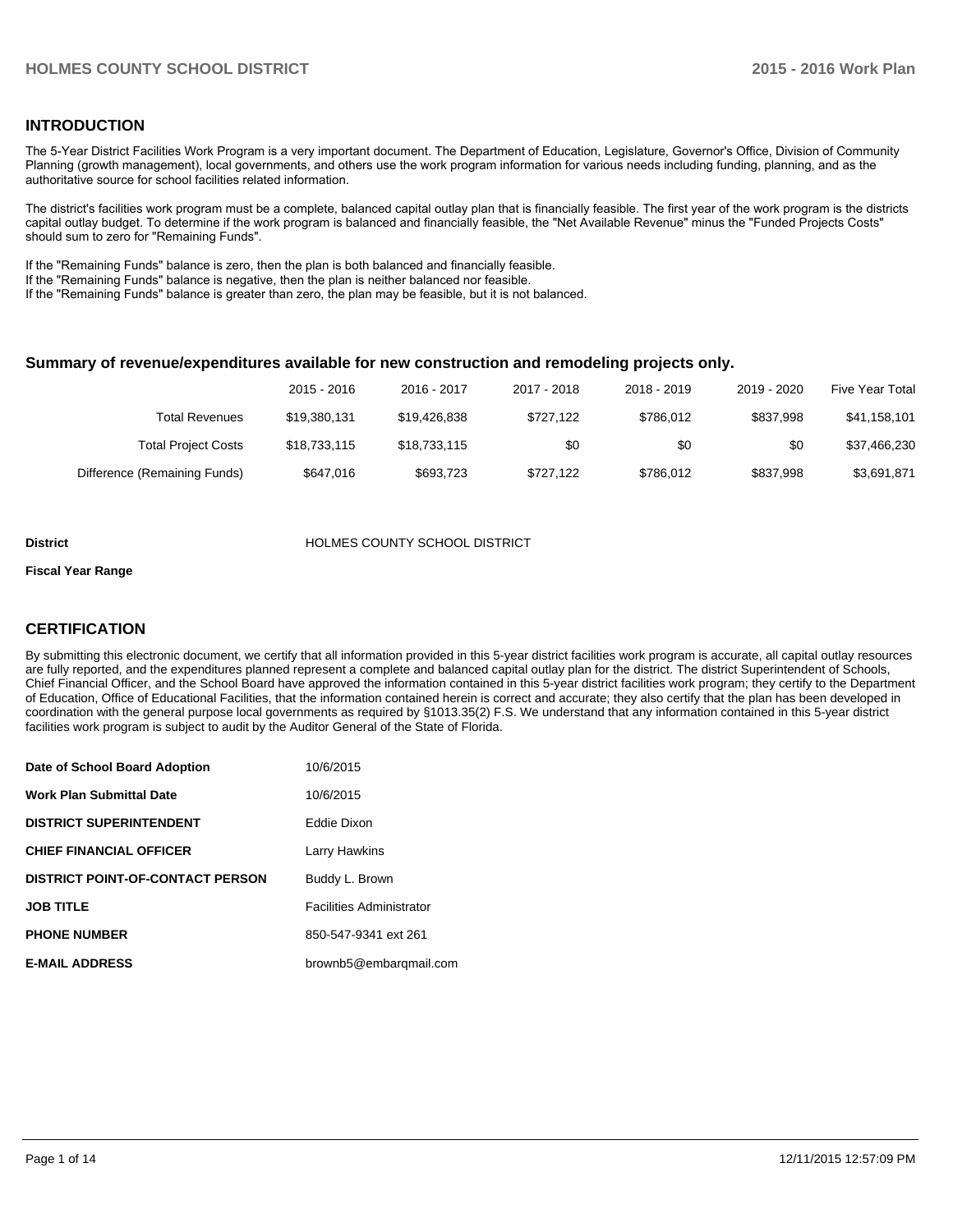# **Expenditures**

## **Expenditure for Maintenance, Repair and Renovation from 1.50-Mills and PECO**

Annually, prior to the adoption of the district school budget, each school board must prepare a tentative district facilities work program that includes a schedule of major repair and renovation projects necessary to maintain the educational and ancillary facilities of the district.

| Item                                                                                                                                                                                                                                                                | 2015 - 2016<br><b>Actual Budget</b> | 2016 - 2017<br>Projected | 2017 - 2018<br>Projected | 2018 - 2019<br>Projected | 2019 - 2020<br>Projected | <b>Total</b> |  |  |  |
|---------------------------------------------------------------------------------------------------------------------------------------------------------------------------------------------------------------------------------------------------------------------|-------------------------------------|--------------------------|--------------------------|--------------------------|--------------------------|--------------|--|--|--|
| <b>HVAC</b>                                                                                                                                                                                                                                                         | \$0                                 | \$0                      | \$0                      | \$0                      | \$0                      | \$0          |  |  |  |
| Locations: No Locations for this expenditure.                                                                                                                                                                                                                       |                                     |                          |                          |                          |                          |              |  |  |  |
| Flooring                                                                                                                                                                                                                                                            | \$0                                 | \$0                      | \$0                      | \$0                      | \$0                      | \$0          |  |  |  |
| Locations: No Locations for this expenditure.                                                                                                                                                                                                                       |                                     |                          |                          |                          |                          |              |  |  |  |
| Roofing                                                                                                                                                                                                                                                             | \$0                                 | \$0                      | \$0                      | \$0                      | \$0                      | \$0          |  |  |  |
| Locations:<br>No Locations for this expenditure.                                                                                                                                                                                                                    |                                     |                          |                          |                          |                          |              |  |  |  |
| Safety to Life                                                                                                                                                                                                                                                      | \$0                                 | \$0                      | \$0                      | \$0                      | \$0                      | \$0          |  |  |  |
| Locations: No Locations for this expenditure.                                                                                                                                                                                                                       |                                     |                          |                          |                          |                          |              |  |  |  |
| Fencing                                                                                                                                                                                                                                                             | \$0                                 | \$0                      | \$0                      | \$0                      | \$0                      | \$0          |  |  |  |
| No Locations for this expenditure.<br>Locations:                                                                                                                                                                                                                    |                                     |                          |                          |                          |                          |              |  |  |  |
| Parking                                                                                                                                                                                                                                                             | \$0                                 | \$0                      | \$0                      | \$0                      | \$0                      | \$0          |  |  |  |
| Locations: No Locations for this expenditure.                                                                                                                                                                                                                       |                                     |                          |                          |                          |                          |              |  |  |  |
| Electrical                                                                                                                                                                                                                                                          | \$0                                 | \$0                      | \$0                      | \$0                      | \$0                      | \$0          |  |  |  |
| Locations:<br>No Locations for this expenditure.                                                                                                                                                                                                                    |                                     |                          |                          |                          |                          |              |  |  |  |
| Fire Alarm                                                                                                                                                                                                                                                          | \$0                                 | \$0                      | \$0                      | \$0                      | \$0                      | \$0          |  |  |  |
| Locations: No Locations for this expenditure.                                                                                                                                                                                                                       |                                     |                          |                          |                          |                          |              |  |  |  |
| Telephone/Intercom System                                                                                                                                                                                                                                           | \$0                                 | \$0                      | \$0                      | \$0                      | \$0                      | \$0          |  |  |  |
| Locations: No Locations for this expenditure.                                                                                                                                                                                                                       |                                     |                          |                          |                          |                          |              |  |  |  |
| <b>Closed Circuit Television</b>                                                                                                                                                                                                                                    | \$0                                 | \$0                      | \$0                      | \$0                      | \$0                      | \$0          |  |  |  |
| Locations: No Locations for this expenditure.                                                                                                                                                                                                                       |                                     |                          |                          |                          |                          |              |  |  |  |
| Paint                                                                                                                                                                                                                                                               | \$0                                 | \$0                      | \$0                      | \$0                      | \$0                      | \$0          |  |  |  |
| Locations: No Locations for this expenditure.                                                                                                                                                                                                                       |                                     |                          |                          |                          |                          |              |  |  |  |
| Maintenance/Repair                                                                                                                                                                                                                                                  | \$151,763                           | \$167,578                | \$182,660                | \$182,660                | \$182,660                | \$867,321    |  |  |  |
| ALTERNATIVE EDUCATION SCHOOL, BETHLEHEM SCHOOL, BONIFAY ELEMENTARY, BONIFAY MIDDLE, BUS BARN, HOLMES<br>Locations:<br>SENIOR HIGH, PONCE DE LEON ELEMENTARY, PONCE DE LEON SENIOR HIGH, POPLAR SPRINGS SENIOR HIGH,<br>SUPERINTENDENT'S OFFICE, SUPERVISION OFFICES |                                     |                          |                          |                          |                          |              |  |  |  |
| <b>Sub Total:</b>                                                                                                                                                                                                                                                   | \$151.763                           | \$167,578                | \$182,660                | \$182,660                | \$182,660                | \$867,321    |  |  |  |

| IPFCO<br>Maintenance<br>Expenditures<br>∟∪∪ | \$64.850 | \$90.790<br>1 JU | \$100.911 | \$119.599 | \$129.226 | \$505,376 |
|---------------------------------------------|----------|------------------|-----------|-----------|-----------|-----------|
|---------------------------------------------|----------|------------------|-----------|-----------|-----------|-----------|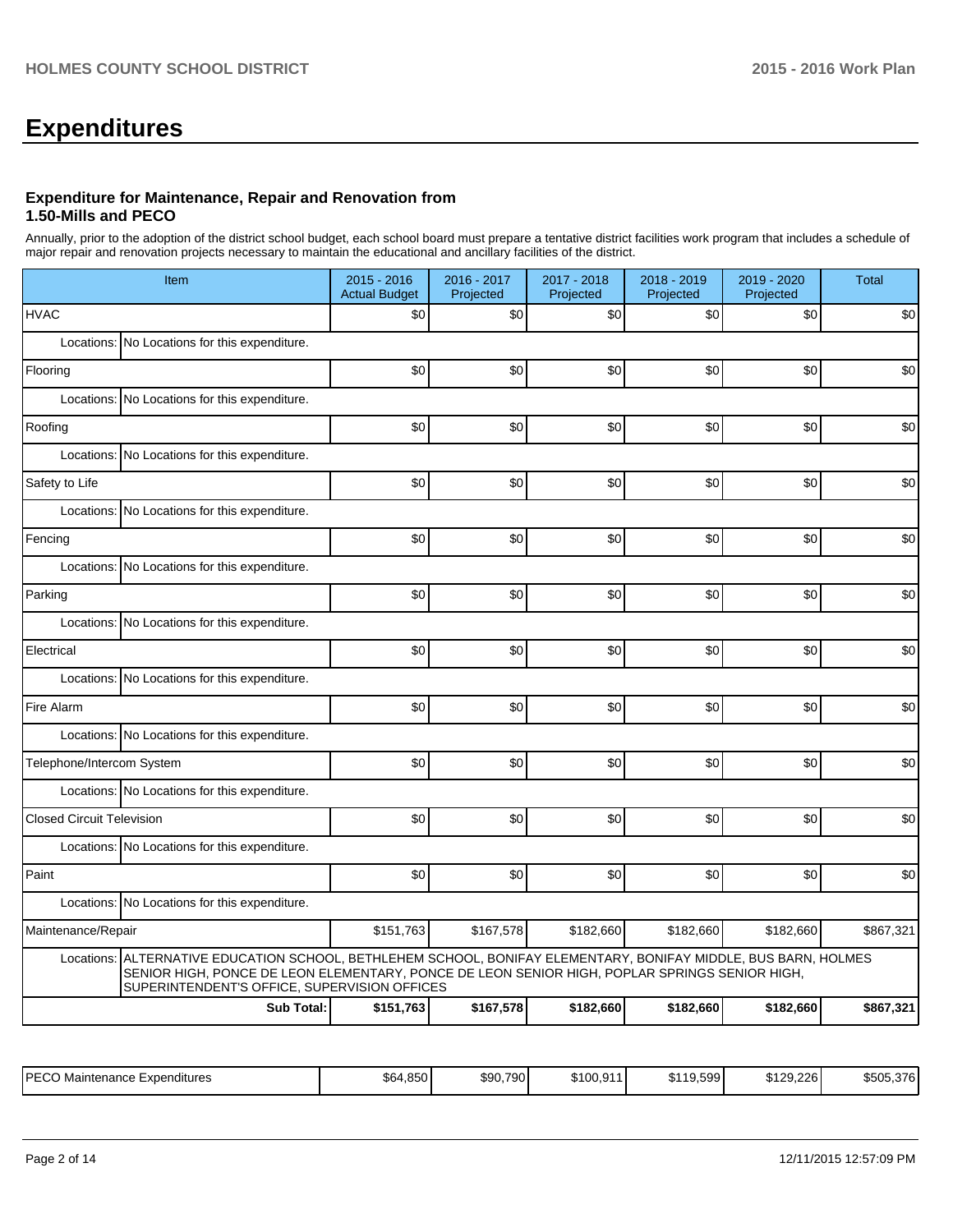| 1.50 Mill Sub |          |                   | $-10$         |          | 650<br>$\sim$ |                  |
|---------------|----------|-------------------|---------------|----------|---------------|------------------|
| ⊺otal: I      | \$86,913 | 788<br>.մ/Ի<br>υ. | \$81.7<br>749 | \$63,061 | .434<br>ახა.  | ا 945.،<br>\$361 |

No items have been specified.

| Total: | \$151.<br>.763 | \$167.578 | \$182,660 | \$182,660 | \$182,660 | \$867<br><b>AAA</b> |
|--------|----------------|-----------|-----------|-----------|-----------|---------------------|
|--------|----------------|-----------|-----------|-----------|-----------|---------------------|

### **Local 1.50 Mill Expenditure For Maintenance, Repair and Renovation**

Anticipated expenditures expected from local funding sources over the years covered by the current work plan.

| Item                                                         | $2015 - 2016$<br><b>Actual Budget</b> | 2016 - 2017<br>Projected | 2017 - 2018<br>Projected | 2018 - 2019<br>Projected | 2019 - 2020<br>Projected | <b>Total</b> |
|--------------------------------------------------------------|---------------------------------------|--------------------------|--------------------------|--------------------------|--------------------------|--------------|
| Remaining Maint and Repair from 1.5 Mills                    | \$86,913                              | \$76,788                 | \$81,749                 | \$63,061                 | \$53,434                 | \$361,945    |
| Maintenance/Repair Salaries                                  | \$0                                   | \$0                      | \$0                      | \$0                      | \$0                      | \$0          |
| <b>School Bus Purchases</b>                                  | \$0                                   | \$0                      | \$0                      | \$0                      | \$0                      | \$0          |
| <b>Other Vehicle Purchases</b>                               | \$0                                   | \$0                      | \$0                      | \$0                      | \$0                      | \$0          |
| Capital Outlay Equipment                                     | \$0                                   | \$0                      | \$0                      | \$0                      | \$0                      | \$0          |
| Rent/Lease Payments                                          | \$0                                   | \$0                      | \$0                      | \$0                      | \$0                      | \$0          |
| <b>COP Debt Service</b>                                      | \$0                                   | \$0                      | \$0                      | \$0                      | \$0                      | \$0          |
| Rent/Lease Relocatables                                      | \$0                                   | \$0                      | \$0                      | \$0                      | \$0                      | \$0          |
| <b>Environmental Problems</b>                                | \$0                                   | \$0                      | \$0                      | \$0                      | \$0                      | \$0          |
| ls.1011.14 Debt Service                                      | \$0                                   | \$0                      | \$0                      | \$0                      | \$0                      | \$0          |
| Special Facilities Construction Account                      | \$0                                   | \$0                      | \$0                      | \$0                      | \$0                      | \$0          |
| Premiums for Property Casualty Insurance - 1011.71<br>(4a,b) | \$0                                   | \$0                      | \$0                      | \$0                      | \$0                      | \$0          |
| Qualified School Construction Bonds (QSCB)                   | \$0                                   | \$0                      | \$0                      | \$0                      | \$0                      | \$0          |
| Qualified Zone Academy Bonds (QZAB)                          | \$0                                   | \$0                      | \$0                      | \$0                      | \$0                      | \$0          |
| <b>Local Expenditure Totals:</b>                             | \$86,913                              | \$76,788                 | \$81,749                 | \$63,061                 | \$53,434                 | \$361,945    |

# **Revenue**

# **1.50 Mill Revenue Source**

Schedule of Estimated Capital Outlay Revenue from each currently approved source which is estimated to be available for expenditures on the projects included in the tentative district facilities work program. All amounts are NET after considering carryover balances, interest earned, new COP's, 1011.14 and 1011.15 loans, etc. Districts cannot use 1.5-Mill funds for salaries except for those explicitly associated with maintenance/repair projects. (1011.71 (5), F.S.)

| <b>Item</b>                                                                     | Fund | $2015 - 2016$<br><b>Actual Value</b> | 2016 - 2017<br>Projected | 2017 - 2018<br>Projected | $2018 - 2019$<br>Projected | $2019 - 2020$<br>Projected | Total           |
|---------------------------------------------------------------------------------|------|--------------------------------------|--------------------------|--------------------------|----------------------------|----------------------------|-----------------|
| (1) Non-exempt property<br>lassessed valuation                                  |      | \$488,385,345                        | \$513.789.508            | \$540.428.786            | \$568.346.216              | \$597.762.727              | \$2,708,712,582 |
| (2) The Millege projected for<br>discretionary capital outlay per<br>ls.1011.71 |      | 1.50 l                               | l.50 l                   | 1.50                     | 1.50                       | 1.50                       |                 |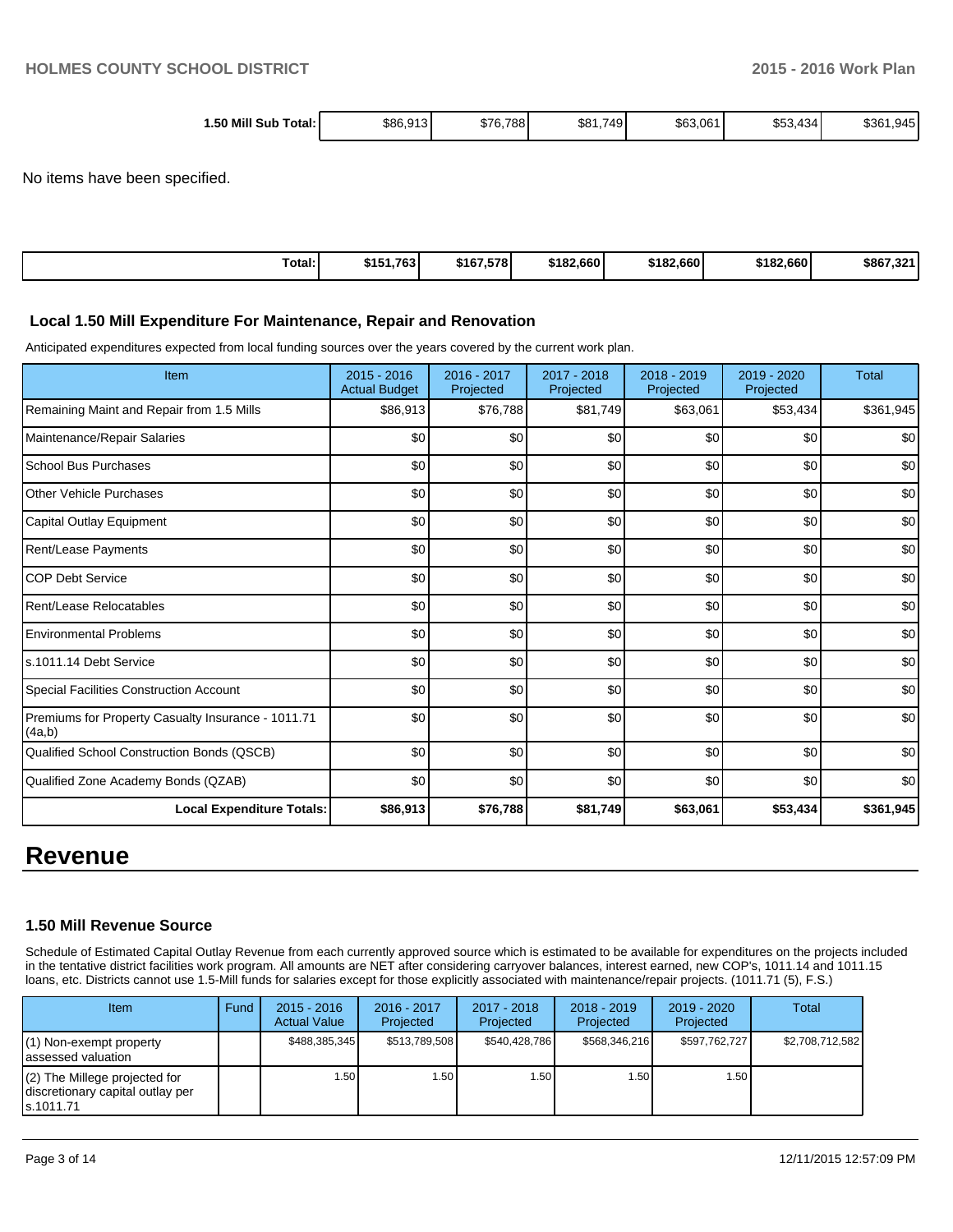| $(3)$ Full value of the 1.50-Mill<br>discretionary capital outlay per<br>ls.1011.71 |     | \$820.487 | \$863.166 | \$907.920 | \$954.822 | \$1.004.241 | \$4.550.636 |
|-------------------------------------------------------------------------------------|-----|-----------|-----------|-----------|-----------|-------------|-------------|
| $(4)$ Value of the portion of the 1.50<br>I-Mill ACTUALLY levied                    | 370 | \$703.275 | \$739.857 | \$778.217 | \$818.419 | \$860.778   | \$3.900.546 |
| $(5)$ Difference of lines (3) and (4)                                               |     | \$117.212 | \$123.309 | \$129.703 | \$136.403 | \$143.463   | \$650.090   |

# **PECO Revenue Source**

The figure in the row designated "PECO Maintenance" will be subtracted from funds available for new construction because PECO maintenance dollars cannot be used for new construction.

| Item                                  | Fund  | $2015 - 2016$<br><b>Actual Budget</b> | 2016 - 2017<br>Projected | 2017 - 2018<br>Projected | $2018 - 2019$<br>Projected | $2019 - 2020$<br>Projected | Total     |
|---------------------------------------|-------|---------------------------------------|--------------------------|--------------------------|----------------------------|----------------------------|-----------|
| <b>PECO New Construction</b>          | 340 l | \$0 <sub>1</sub>                      | \$0                      | \$0 <sub>1</sub>         | \$0 <sub>0</sub>           | \$0                        | \$0       |
| <b>IPECO Maintenance Expenditures</b> |       | \$64.850                              | \$90.790                 | \$100.911                | \$119.599                  | \$129.226                  | \$505,376 |
|                                       |       | \$64.850                              | \$90,790                 | \$100.911                | \$119,599                  | \$129.226                  | \$505,376 |

# **CO & DS Revenue Source**

Revenue from Capital Outlay and Debt Service funds.

| Item                                               | Fund | $2015 - 2016$<br><b>Actual Budget</b> | 2016 - 2017<br>Projected | $2017 - 2018$<br>Projected | $2018 - 2019$<br>Projected | $2019 - 2020$<br>Projected | Total     |
|----------------------------------------------------|------|---------------------------------------|--------------------------|----------------------------|----------------------------|----------------------------|-----------|
| ICO & DS Cash Flow-through<br><b>I</b> Distributed | 360  | \$29.863                              | \$29,863                 | \$29.863                   | \$29.863                   | \$29.863                   | \$149,315 |
| ICO & DS Interest on<br>Undistributed CO           | 360  | \$791                                 | \$791                    | \$791                      | \$791                      | \$791                      | \$3,955   |
|                                                    |      | \$30,654                              | \$30.654                 | \$30,654                   | \$30,654                   | \$30.654                   | \$153,270 |

# **Fair Share Revenue Source**

All legally binding commitments for proportionate fair-share mitigation for impacts on public school facilities must be included in the 5-year district work program.

Nothing reported for this section.

# **Sales Surtax Referendum**

Specific information about any referendum for a 1-cent or ½-cent surtax referendum during the previous year.

**Did the school district hold a surtax referendum during the past fiscal year 2014 - 2015?**

No

## **Additional Revenue Source**

Any additional revenue sources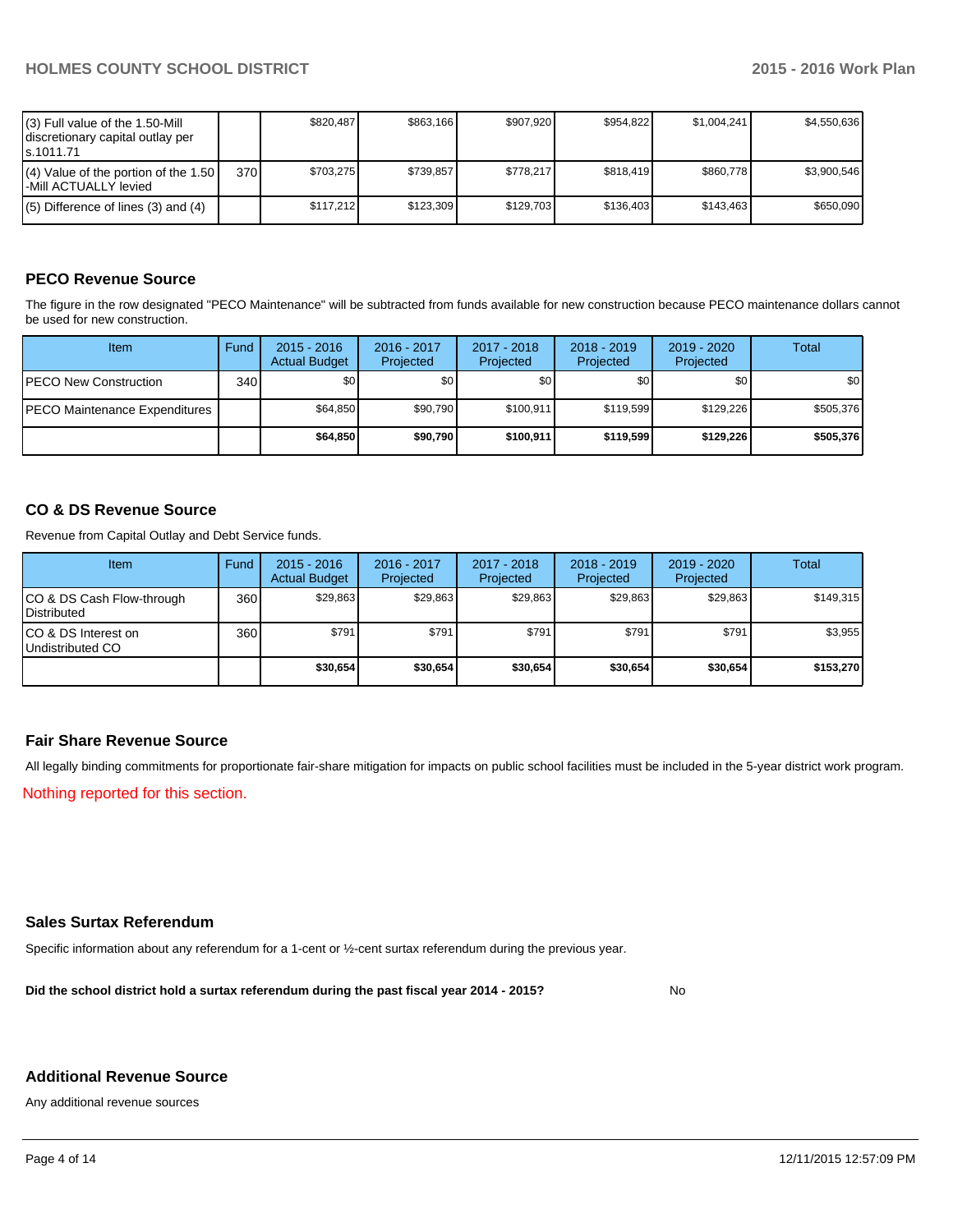# **HOLMES COUNTY SCHOOL DISTRICT 2015 - 2016 Work Plan**

| Item                                                                                                                      | $2015 - 2016$<br><b>Actual Value</b> | 2016 - 2017<br>Projected | 2017 - 2018<br>Projected | 2018 - 2019<br>Projected | 2019 - 2020<br>Projected | <b>Total</b> |
|---------------------------------------------------------------------------------------------------------------------------|--------------------------------------|--------------------------|--------------------------|--------------------------|--------------------------|--------------|
| Proceeds from a s.1011.14/15 F.S. Loans                                                                                   | \$0                                  | \$0                      | \$0                      | \$0                      | \$0                      | \$0          |
| District Bonds - Voted local bond<br>referendum proceeds per s.9, Art VII<br><b>State Constitution</b>                    | \$0                                  | \$0                      | \$0                      | \$0                      | \$0                      | \$0          |
| Proceeds from Special Act Bonds                                                                                           | \$0                                  | \$0                      | \$0                      | \$0                      | \$0                      | \$0          |
| Estimated Revenue from CO & DS Bond<br>Sale                                                                               | \$0                                  | \$0                      | \$0                      | \$0                      | \$0                      | \$0          |
| Proceeds from Voted Capital<br>Improvements millage                                                                       | \$0                                  | \$0                      | \$0                      | \$0                      | \$0                      | \$0          |
| Other Revenue for Other Capital Projects                                                                                  | \$0                                  | \$0                      | \$0                      | \$0                      | \$0                      | \$0          |
| Proceeds from 1/2 cent sales surtax<br>authorized by school board                                                         | \$0                                  | \$0                      | \$0                      | \$0                      | \$0                      | \$0          |
| Proceeds from local governmental<br>infrastructure sales surtax                                                           | \$0                                  | \$0                      | \$0                      | \$0                      | \$0                      | \$0          |
| Proceeds from Certificates of<br>Participation (COP's) Sale                                                               | \$0                                  | \$0                      | \$0                      | \$0                      | \$0                      | \$0          |
| Classrooms First Bond proceeds amount<br>authorized in FY 1997-98                                                         | \$0                                  | \$0                      | \$0                      | \$0                      | \$0                      | \$0          |
| <b>Classrooms for Kids</b>                                                                                                | \$0                                  | \$0                      | \$0                      | \$0                      | \$0                      | \$0          |
| <b>District Equity Recognition</b>                                                                                        | \$0                                  | \$0                      | \$0                      | \$0                      | \$0                      | \$0          |
| <b>Federal Grants</b>                                                                                                     | \$0                                  | \$0                      | \$0                      | \$0                      | \$0                      | \$0          |
| Proportionate share mitigation (actual<br>cash revenue only, not in kind donations)                                       | \$0                                  | \$0                      | \$0                      | \$0                      | \$0                      | \$0          |
| Impact fees received                                                                                                      | \$0                                  | \$0                      | \$0                      | \$0                      | \$0                      | \$0          |
| Private donations                                                                                                         | \$0                                  | \$0                      | \$0                      | \$0                      | \$0                      | \$0          |
| Grants from local governments or not-for-<br>profit organizations                                                         | \$0                                  | \$0                      | \$0                      | \$0                      | \$0                      | \$0          |
| Interest, Including Profit On Investment                                                                                  | \$0                                  | \$0                      | \$0                      | \$0                      | \$0                      | \$0          |
| Revenue from Bonds pledging proceeds<br>from 1 cent or 1/2 cent Sales Surtax                                              | \$0                                  | \$0                      | \$0                      | \$0                      | \$0                      | \$0          |
| <b>Total Fund Balance Carried Forward</b>                                                                                 | \$0                                  | \$0                      | \$0                      | \$0                      | \$0                      | \$0          |
| General Capital Outlay Obligated Fund<br><b>Balance Carried Forward From Total</b><br><b>Fund Balance Carried Forward</b> | \$0                                  | \$0                      | \$0                      | \$0                      | \$0                      | \$0          |
| Special Facilities Construction Account                                                                                   | \$18,733,115                         | \$18,733,115             | \$0                      | \$0                      | \$0                      | \$37,466,230 |
| One Cent - 1/2 Cent Sales Surtax Debt<br>Service From Total Fund Balance Carried<br>Forward                               | \$0                                  | \$0                      | \$0                      | \$0                      | \$0                      | \$0          |
| Capital Outlay Projects Funds Balance<br>Carried Forward From Total Fund<br><b>Balance Carried Forward</b>                | \$0                                  | \$0                      | \$0                      | \$0                      | \$0                      | \$0          |
| <b>Subtotal</b>                                                                                                           | \$18,733,115                         | \$18,733,115             | \$0                      | \$0                      | \$0                      | \$37,466,230 |

# **Total Revenue Summary**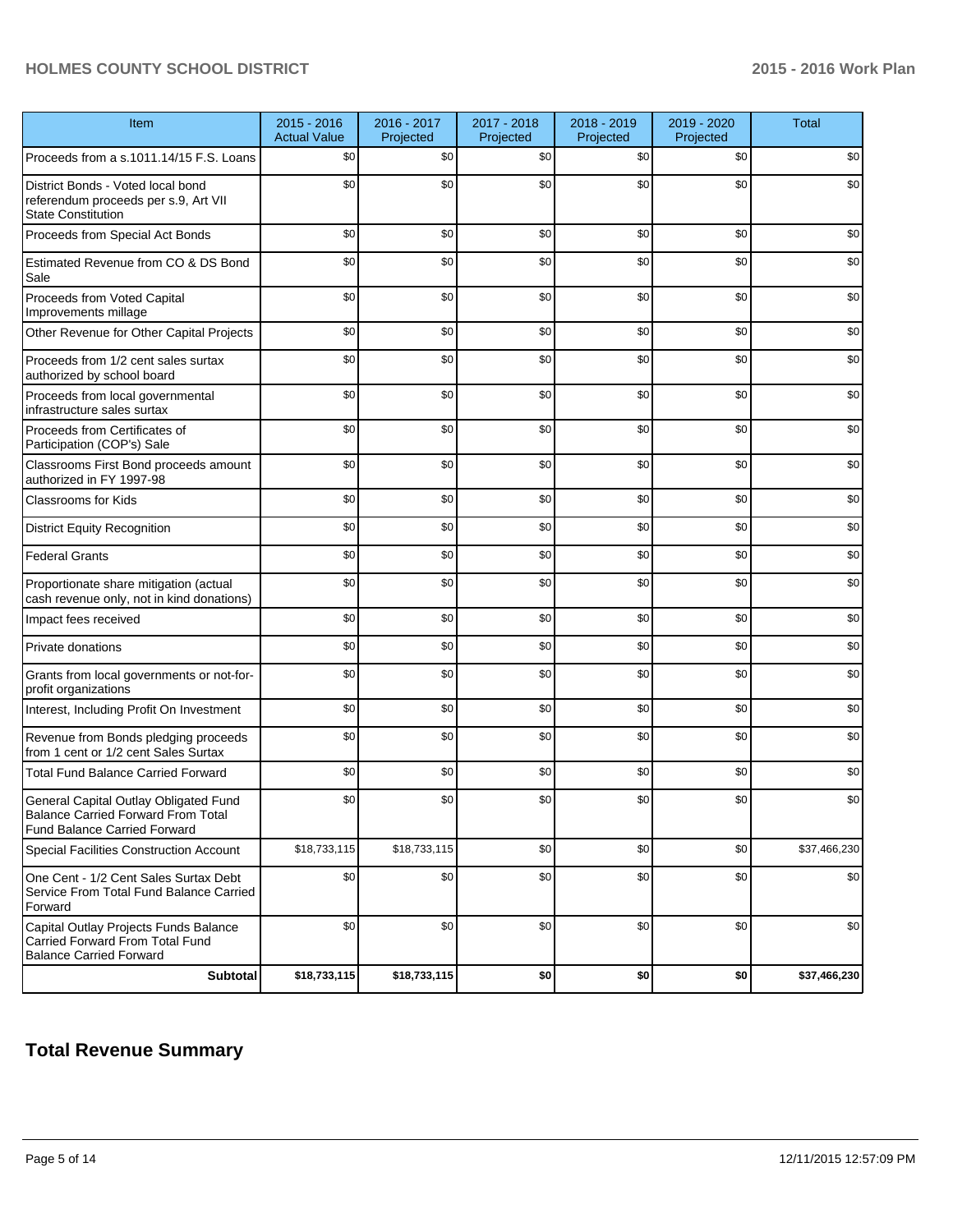# **HOLMES COUNTY SCHOOL DISTRICT 2015 - 2016 Work Plan**

| <b>Item Name</b>                                           | $2015 - 2016$<br><b>Budget</b> | $2016 - 2017$<br>Projected | $2017 - 2018$<br>Projected | $2018 - 2019$<br>Projected | $2019 - 2020$<br>Projected | <b>Five Year Total</b> |
|------------------------------------------------------------|--------------------------------|----------------------------|----------------------------|----------------------------|----------------------------|------------------------|
| Local 1.5 Mill Discretionary Capital Outlay<br>Revenue     | \$703.275                      | \$739,857                  | \$778.217                  | \$818,419                  | \$860.778                  | \$3,900,546            |
| PECO and 1.5 Mill Maint and Other 1.5<br>Mill Expenditures | (\$86,913)                     | (\$76,788)                 | (S81.749)                  | (\$63,061)                 | (\$53,434)                 | (\$361,945)            |
| IPECO Maintenance Revenue                                  | \$64.850                       | \$90.790                   | \$100,911                  | \$119.599                  | \$129,226                  | \$505,376              |
| Available 1.50 Mill for New<br><b>Construction</b>         | \$616,362                      | \$663,069                  | \$696.468                  | \$755,358                  | \$807,344                  | \$3,538,601            |

| <b>Item Name</b>                     | $2015 - 2016$<br><b>Budget</b> | 2016 - 2017<br>Projected | 2017 - 2018<br>Projected | $2018 - 2019$<br>Projected | 2019 - 2020<br>Projected | <b>Five Year Total</b> |
|--------------------------------------|--------------------------------|--------------------------|--------------------------|----------------------------|--------------------------|------------------------|
| CO & DS Revenue                      | \$30,654                       | \$30,654                 | \$30,654                 | \$30,654                   | \$30,654                 | \$153,270              |
| <b>PECO New Construction Revenue</b> | \$0                            | \$0                      | \$0                      | \$0                        | \$0                      | \$0                    |
| Other/Additional Revenue             | \$18,733,115                   | \$18,733,115             | \$0                      | \$0                        | \$0 <sub>1</sub>         | \$37,466,230           |
| <b>Total Additional Revenuel</b>     | \$18,763,769                   | \$18,763,769             | \$30,654                 | \$30,654                   | \$30,654                 | \$37,619,500           |
| <b>Total Available Revenue</b>       | \$19,380,131                   | \$19,426,838             | \$727,122                | \$786.012                  | \$837,998                | \$41,158,101           |

# **Project Schedules**

# **Capacity Project Schedules**

A schedule of capital outlay projects necessary to ensure the availability of satisfactory classrooms for the projected student enrollment in K-12 programs.

| <b>Project Description</b>                                                                                                                                             | Location                 |                      | $2015 - 2016$  | 2016 - 2017  | 2017 - 2018 | $2018 - 2019$ | 2019 - 2020 | Total            | Funded |
|------------------------------------------------------------------------------------------------------------------------------------------------------------------------|--------------------------|----------------------|----------------|--------------|-------------|---------------|-------------|------------------|--------|
| New Pre-K - 8 school Location not<br>that will replace<br><b>Bonifay Elementary</b><br>and Bonifay Middle<br>schools funded by<br><b>Special Facilities</b><br>Funding | specified                | Planned<br>Cost:     | \$18,733,115   | \$18,733,115 | \$0         | \$0           | \$0         | \$37,466,230 Yes |        |
|                                                                                                                                                                        | <b>Student Stations:</b> |                      |                |              |             |               |             |                  |        |
|                                                                                                                                                                        | Total Classrooms:        |                      | $\overline{0}$ |              |             |               |             |                  |        |
|                                                                                                                                                                        | Gross Sq Ft:             |                      |                |              |             |               |             |                  |        |
|                                                                                                                                                                        |                          | <b>Planned Cost:</b> | \$18,733,115   | \$18,733,115 | \$0         | \$0           | \$0         | \$37,466,230     |        |

| Planned Cost:   \$18,733,115   \$18,733,115 |  | \$0 | \$0 | \$0 | \$37,466,230 |
|---------------------------------------------|--|-----|-----|-----|--------------|
| <b>Student Stations: I</b>                  |  |     |     |     |              |
| <b>Total Classrooms:</b>                    |  |     |     |     |              |
| Gross Sq Ft:                                |  |     |     |     |              |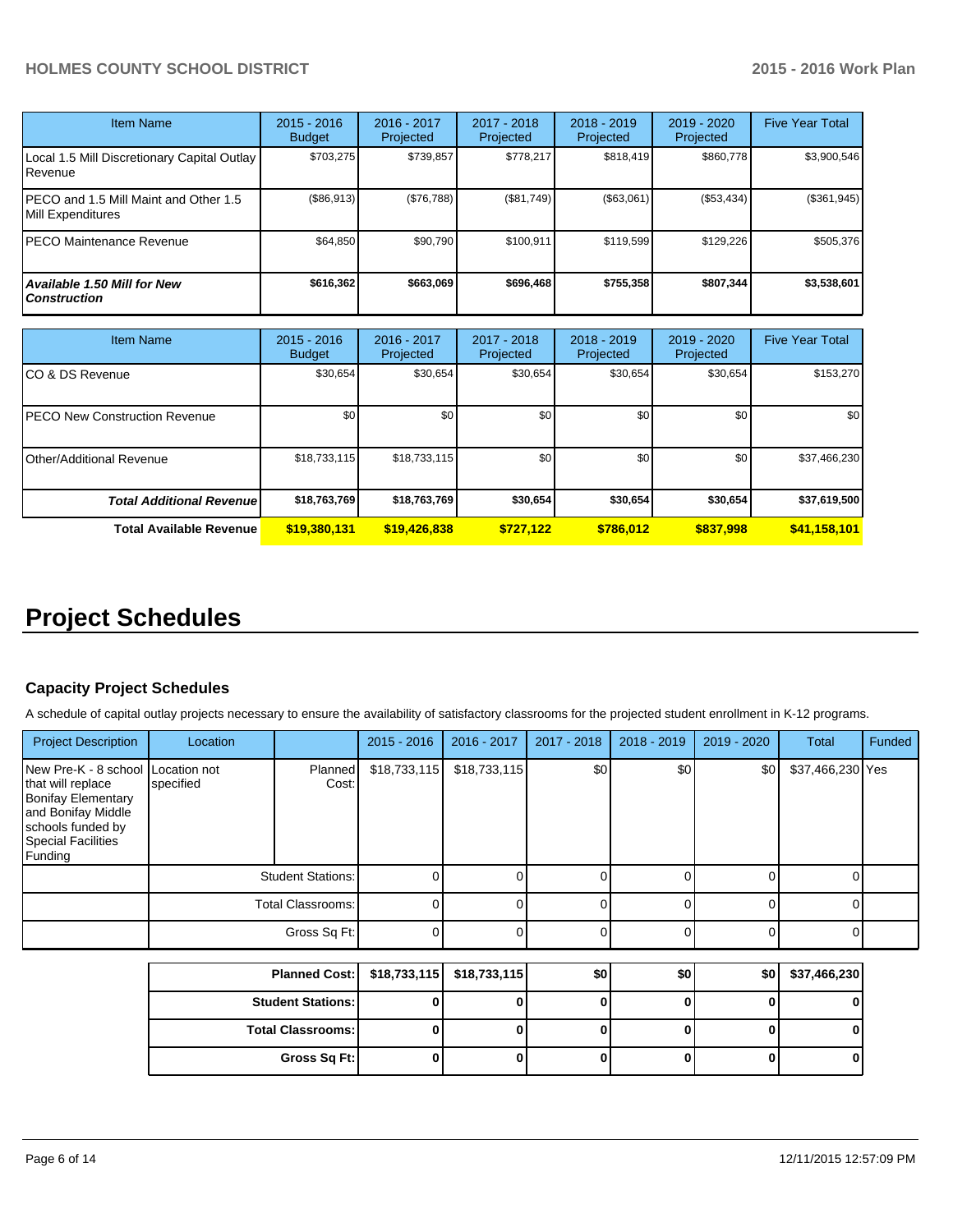# **Other Project Schedules**

Major renovations, remodeling, and additions of capital outlay projects that do not add capacity to schools.

Nothing reported for this section.

# **Additional Project Schedules**

Any projects that are not identified in the last approved educational plant survey.

Nothing reported for this section.

## **Non Funded Growth Management Project Schedules**

Schedule indicating which projects, due to planned development, that CANNOT be funded from current revenues projected over the next five years.

Nothing reported for this section.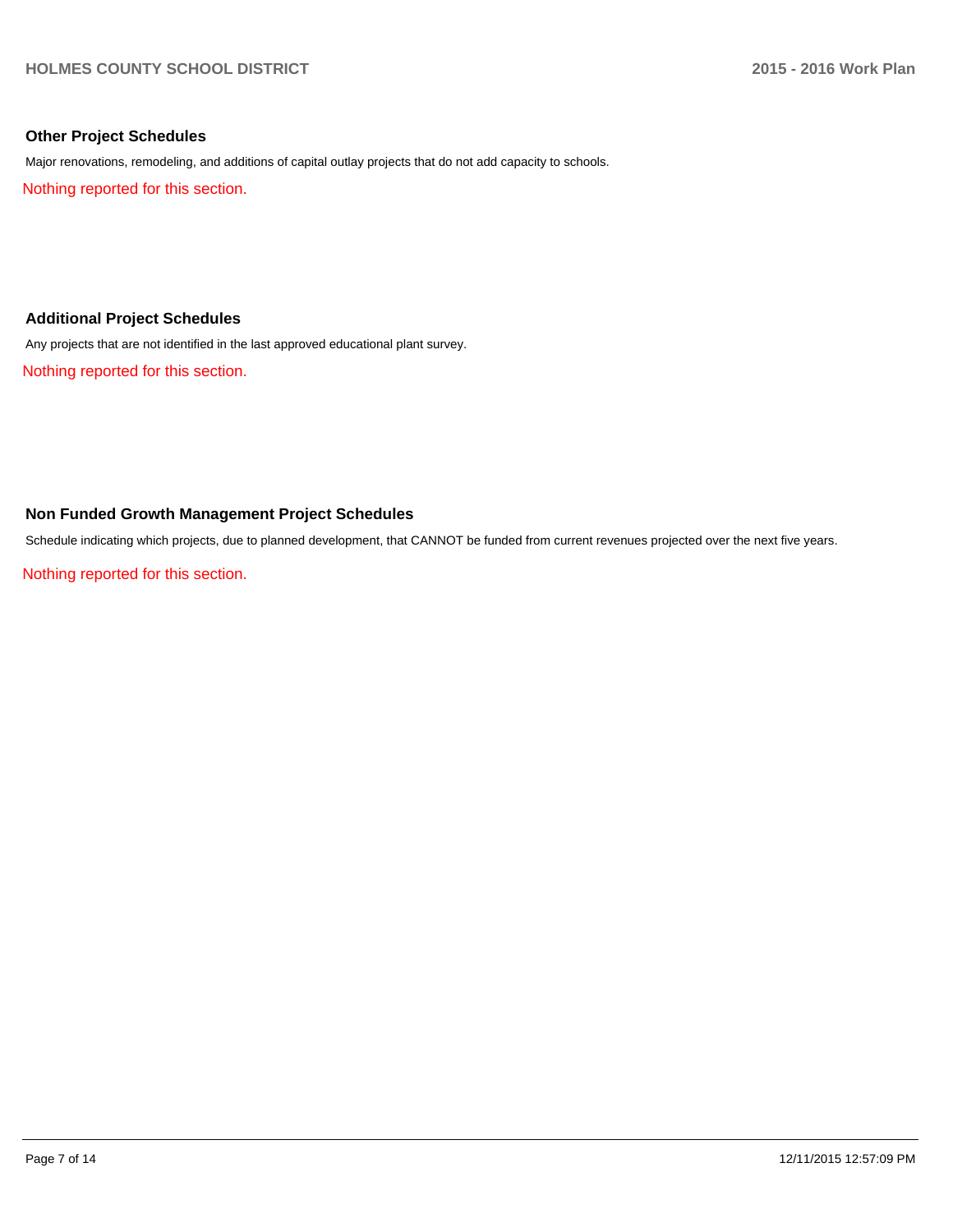# **Tracking**

# **Capacity Tracking**

| Location                              | $2015 -$<br>2016 Satis.<br>Stu. Sta. | Actual<br>$2015 -$<br>2016 FISH<br>Capacity | Actual<br>$2014 -$<br>2015<br><b>COFTE</b> | # Class<br><b>Rooms</b> | Actual<br>Average<br>$2015 -$<br>2016 Class<br><b>Size</b> | Actual<br>$2015 -$<br>2016<br><b>Utilization</b> | <b>New</b><br>Stu.<br>Capacity | <b>New</b><br>Rooms to<br>be<br>Added/Re<br>moved | Projected<br>$2019 -$<br>2020<br><b>COFTE</b> | Projected<br>$2019 -$<br>2020<br><b>Utilization</b> | Projected<br>$2019 -$<br><b>2020 Class</b><br><b>Size</b> |
|---------------------------------------|--------------------------------------|---------------------------------------------|--------------------------------------------|-------------------------|------------------------------------------------------------|--------------------------------------------------|--------------------------------|---------------------------------------------------|-----------------------------------------------|-----------------------------------------------------|-----------------------------------------------------------|
| IBONIFAY MIDDLE                       | 781                                  | 702                                         | 530                                        | 32                      | 17                                                         | 75.00 %                                          |                                |                                                   | 490                                           | 70.00 %                                             | 15                                                        |
| IPOPLAR SPRINGS<br>ISENIOR HIGH       | 515                                  | 463                                         | 367                                        | 24                      | 15 <sup>1</sup>                                            | 79.00 %                                          | $\Omega$                       |                                                   | 335                                           | 72.00 %                                             | 14                                                        |
| IBETHLEHEM SCHOOL                     | 923                                  | 830                                         | 456                                        | 43                      | 11                                                         | 55.00 %                                          | 0                              |                                                   | 440                                           | 53.00 %                                             | 10                                                        |
| <b>IPONCE DE LEON</b><br>ISENIOR HIGH | 590                                  | 531                                         | 289                                        | 24                      | 12                                                         | 54.00 %                                          | $\Omega$                       |                                                   | 276                                           | 52.00 %                                             | 12                                                        |
| <b>IPONCE DE LEON</b><br>IELEMENTARY  | 354                                  | 354                                         | 295                                        | 19                      | 16                                                         | 83.00 %                                          | $\Omega$                       |                                                   | 276                                           | 78.00 %                                             | 15                                                        |
| IBONIFAY ELEMENTARY                   | 766                                  | 766                                         | 787                                        | 40                      | 20 <sup>1</sup>                                            | 103.00 %                                         | $\Omega$                       |                                                   | 766                                           | 100.00%                                             | 19                                                        |
| <b>HOLMES SENIOR HIGH</b>             | 759                                  | 607                                         | 421                                        | 33                      | 13                                                         | 69.00 %                                          | $\Omega$                       | ſ                                                 | 410                                           | 68.00 %                                             | 12                                                        |
|                                       | 4,688                                | 4,253                                       | 3,145                                      | 215                     | 15                                                         | 73.94 %                                          | O                              | 0                                                 | 2,993                                         | 70.37 %                                             | 14                                                        |

The COFTE Projected Total (2,993) for 2019 - 2020 must match the Official Forecasted COFTE Total (2,993 ) for 2019 - 2020 before this section can be completed. In the event that the COFTE Projected Total does not match the Official forecasted COFTE, then the Balanced Projected COFTE Table should be used to balance COFTE.

| Projected COFTE for 2019 - 2020 |       |  |  |  |  |
|---------------------------------|-------|--|--|--|--|
| Elementary (PK-3)               | 893   |  |  |  |  |
| Middle $(4-8)$                  | 1,262 |  |  |  |  |
| High (9-12)                     | 838   |  |  |  |  |
|                                 | 2,993 |  |  |  |  |

| <b>Grade Level Type</b> | <b>Balanced Projected</b><br>COFTE for 2019 - 2020 |
|-------------------------|----------------------------------------------------|
| Elementary (PK-3)       |                                                    |
| Middle (4-8)            |                                                    |
| High (9-12)             |                                                    |
|                         | 2,99                                               |

# **Relocatable Replacement**

Number of relocatable classrooms clearly identified and scheduled for replacement in the school board adopted financially feasible 5-year district work program.

| Location                               | 2016<br>$2015 -$ | 2016 - 2017 | 2017 - 2018 | $2018 - 2019$ | 2019 - 2020 | Year 5 Total |
|----------------------------------------|------------------|-------------|-------------|---------------|-------------|--------------|
| <b>Total Relocatable Replacements:</b> | 0                |             | 0           |               |             |              |

# **Charter Schools Tracking**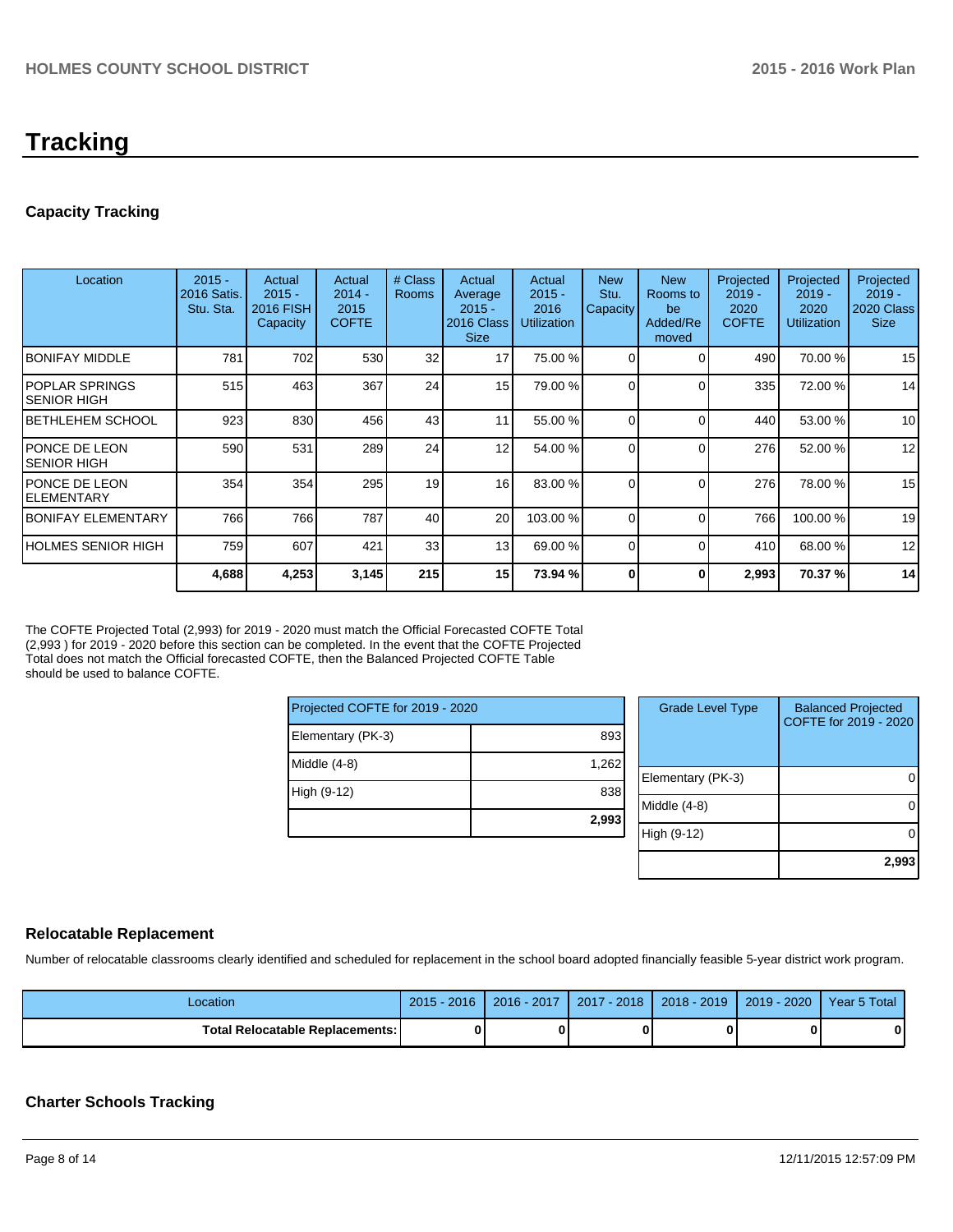Information regarding the use of charter schools.

Nothing reported for this section.

# **Special Purpose Classrooms Tracking**

The number of classrooms that will be used for certain special purposes in the current year, by facility and type of classroom, that the district will, 1), not use for educational purposes, and 2), the co-teaching classrooms that are not open plan classrooms and will be used for educational purposes.

| School                               | <b>School Type</b>                   | # of Elementary $\vert$ # of Middle 4-8<br>K-3 Classrooms I               | <b>Classrooms</b> | $#$ of High 9-12<br><b>Classrooms</b> | # of $ESE$<br><b>Classrooms</b> | # of Combo<br><b>Classrooms</b> | Total<br><b>Classrooms</b> |
|--------------------------------------|--------------------------------------|---------------------------------------------------------------------------|-------------------|---------------------------------------|---------------------------------|---------------------------------|----------------------------|
|                                      | <b>Total Educational Classrooms:</b> |                                                                           |                   |                                       |                                 |                                 | 01                         |
| School                               | <b>School Type</b>                   | $\frac{4}{1}$ of Elementary $\frac{4}{1}$ of Middle 4-8<br>K-3 Classrooms | <b>Classrooms</b> | # of High $9-12$<br><b>Classrooms</b> | # of $ESE$<br><b>Classrooms</b> | # of Combo<br><b>Classrooms</b> | Total<br><b>Classrooms</b> |
| <b>Total Co-Teaching Classrooms:</b> |                                      |                                                                           |                   |                                       |                                 |                                 | 01                         |

### **Infrastructure Tracking**

**Necessary offsite infrastructure requirements resulting from expansions or new schools. This section should include infrastructure information related to capacity project schedules and other project schedules (Section 4).**

Not Specified

**Proposed location of planned facilities, whether those locations are consistent with the comprehensive plans of all affected local governments, and recommendations for infrastructure and other improvements to land adjacent to existing facilities. Provisions of 1013.33(12), (13) and (14) and 1013.36 must be addressed for new facilities planned within the 1st three years of the plan (Section 5).**

Not Specified

**Consistent with Comp Plan?** No

## **Net New Classrooms**

The number of classrooms, by grade level and type of construction, that were added during the last fiscal year.

| List the net new classrooms added in the 2014 - 2015 fiscal year.                                                                                       |                              |                                   | List the net new classrooms to be added in the 2015 - 2016 fiscal<br>lvear. |                        |                                                                        |                            |                                |                        |
|---------------------------------------------------------------------------------------------------------------------------------------------------------|------------------------------|-----------------------------------|-----------------------------------------------------------------------------|------------------------|------------------------------------------------------------------------|----------------------------|--------------------------------|------------------------|
| "Classrooms" is defined as capacity carrying classrooms that are added to increase<br>capacity to enable the district to meet the Class Size Amendment. |                              |                                   |                                                                             |                        | Totals for fiscal year 2015 - 2016 should match totals in Section 15A. |                            |                                |                        |
| Location                                                                                                                                                | $2014 - 2015$ #<br>Permanent | $2014 - 2015$ #<br><b>Modular</b> | $2014 - 2015$ #<br>Relocatable                                              | $2014 - 2015$<br>Total | $2015 - 2016$ #<br>Permanent                                           | $2015 - 2016$ #<br>Modular | $2015 - 2016$ #<br>Relocatable | $2015 - 2016$<br>Total |
| Elementary (PK-3)                                                                                                                                       |                              |                                   |                                                                             |                        |                                                                        |                            |                                | $\Omega$               |
| Middle (4-8)                                                                                                                                            |                              |                                   |                                                                             |                        |                                                                        |                            |                                | $\Omega$               |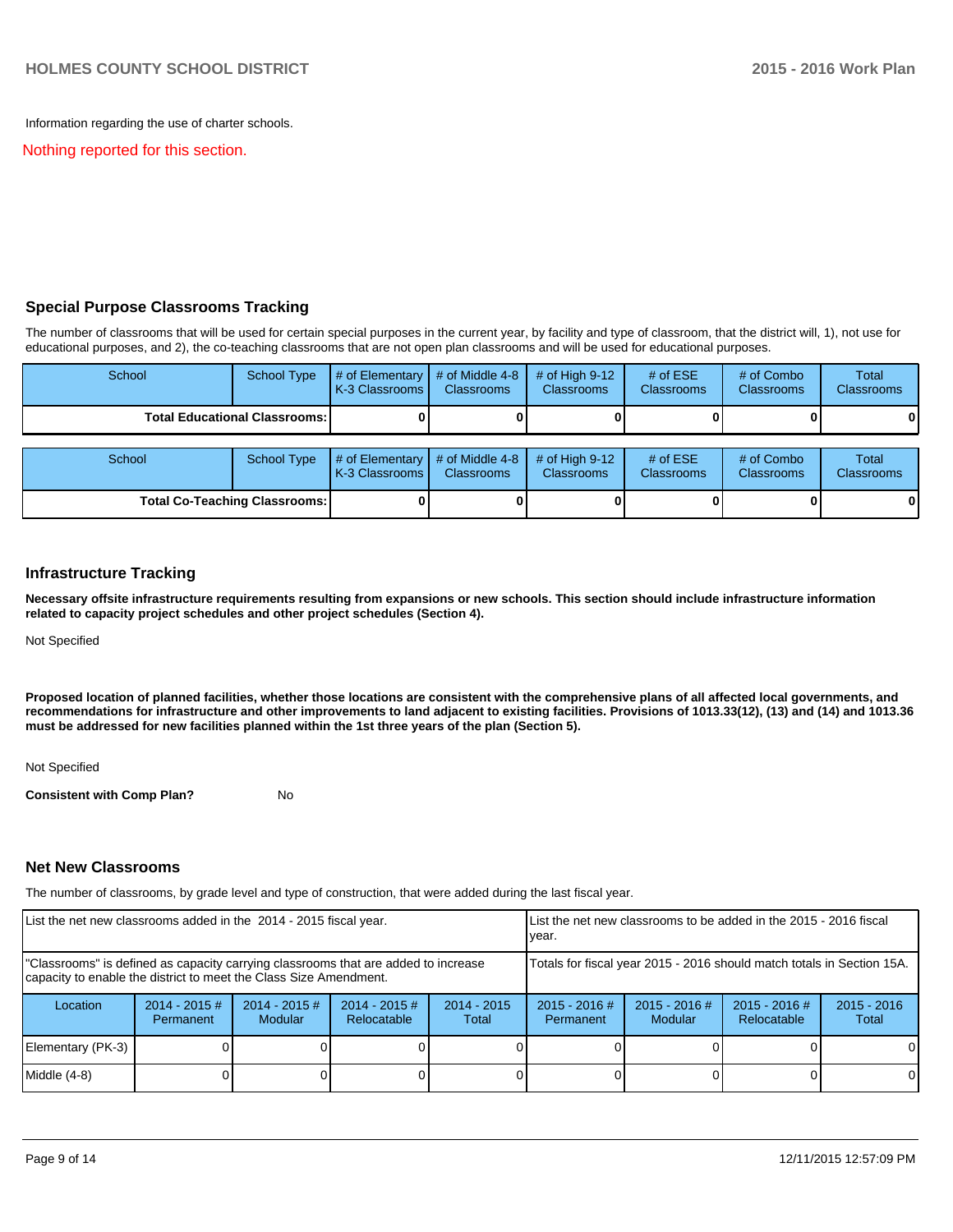| High (9-1<br>$\overline{A}$<br>$\overline{\phantom{a}}$ |  |  |  |  |
|---------------------------------------------------------|--|--|--|--|
|                                                         |  |  |  |  |

# **Relocatable Student Stations**

Number of students that will be educated in relocatable units, by school, in the current year, and the projected number of students for each of the years in the workplan.

| <b>Site</b>                                       | $2015 - 2016$ | 2016 - 2017 | 2017 - 2018 | $2018 - 2019$ | $2019 - 2020$ | 5 Year Average |
|---------------------------------------------------|---------------|-------------|-------------|---------------|---------------|----------------|
| <b>BONIFAY MIDDLE</b>                             | 44            | 44          |             |               |               | 18             |
| IPOPLAR SPRINGS SENIOR HIGH                       |               |             |             | $\Omega$      |               | $\Omega$       |
| <b>BETHLEHEM SCHOOL</b>                           |               |             |             | $\Omega$      | n             | $\overline{0}$ |
| <b>PONCE DE LEON SENIOR HIGH</b>                  |               |             |             | $\Omega$      | n             | $\overline{0}$ |
| <b>PONCE DE LEON ELEMENTARY</b>                   |               | 66          | 66          | 66            | 66            | 53             |
| <b>IBONIFAY ELEMENTARY</b>                        | 18            | 70          |             | $\Omega$      | r             | 18             |
| IHOLMES SENIOR HIGH                               | 25            | 25          | 25          | 25            | 25            | 25             |
| Totals for HOLMES COUNTY SCHOOL DISTRICT          |               |             |             |               |               |                |
| Total students in relocatables by year.           | 87            | 205         | 91          | 91            | 91            | 113            |
| Total number of COFTE students projected by year. | 3,143         | 3,151       | 3,108       | 3,067         | 2,993         | 3,092          |
| Percent in relocatables by year.                  | 3%            | 7%          | 3%          | 3%            | 3%            | 4 %            |

## **Leased Facilities Tracking**

Exising leased facilities and plans for the acquisition of leased facilities, including the number of classrooms and student stations, as reported in the educational plant survey, that are planned in that location at the end of the five year workplan.

| Location                          | # of Leased<br>Classrooms 2015 -<br>2016 | <b>FISH Student</b><br><b>Stations</b> | Owner | # of Leased<br>Classrooms 2019 -<br>2020 | <b>FISH Student</b><br><b>Stations</b> |
|-----------------------------------|------------------------------------------|----------------------------------------|-------|------------------------------------------|----------------------------------------|
| <b>BONIFAY MIDDLE</b>             |                                          | 44                                     |       |                                          |                                        |
| <b>POPLAR SPRINGS SENIOR HIGH</b> |                                          |                                        |       |                                          |                                        |
| <b>BETHLEHEM SCHOOL</b>           |                                          |                                        |       |                                          |                                        |
| <b>IPONCE DE LEON SENIOR HIGH</b> |                                          |                                        |       |                                          |                                        |
| <b>PONCE DE LEON ELEMENTARY</b>   |                                          | 22                                     |       |                                          |                                        |
| <b>BONIFAY ELEMENTARY</b>         |                                          |                                        |       |                                          |                                        |
| <b>HOLMES SENIOR HIGH</b>         |                                          |                                        |       |                                          |                                        |
|                                   |                                          | 66                                     |       |                                          |                                        |

## **Failed Standard Relocatable Tracking**

Relocatable units currently reported by school, from FISH, and the number of relocatable units identified as 'Failed Standards'.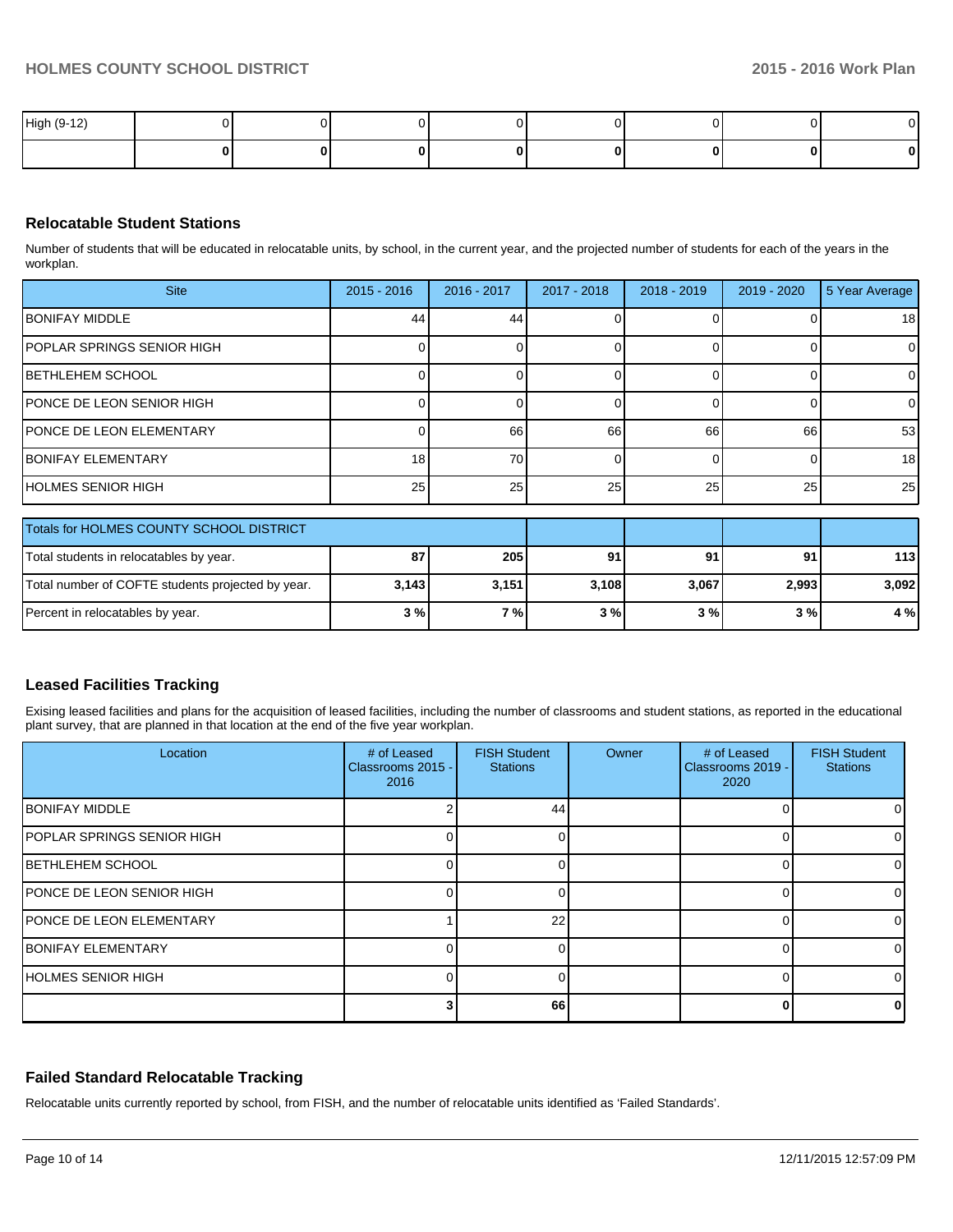Nothing reported for this section.

# **Planning**

## **Class Size Reduction Planning**

**Plans approved by the school board that reduce the need for permanent student stations such as acceptable school capacity levels, redistricting, busing, year-round schools, charter schools, magnet schools, public-private partnerships, multitrack scheduling, grade level organization, block scheduling, or other alternatives.**

Bonifay Elementary and Bonifay Middle Schools will be closed during the 2017-18 year. A new Bonifay PreK-8 facility is being built utilizing Special Facilities Funds. There are no plans to dispose of the property.

## **School Closure Planning**

**Plans for the closure of any school, including plans for disposition of the facility or usage of facility space, and anticipated revenues.**

Bonifay Elementary and Bonifay Middle schools will be closed during the 2017-18 school year. A new Bonifay Pre K - 8 is being built using Special Facilities Funds. There are no plans to dispose of the property.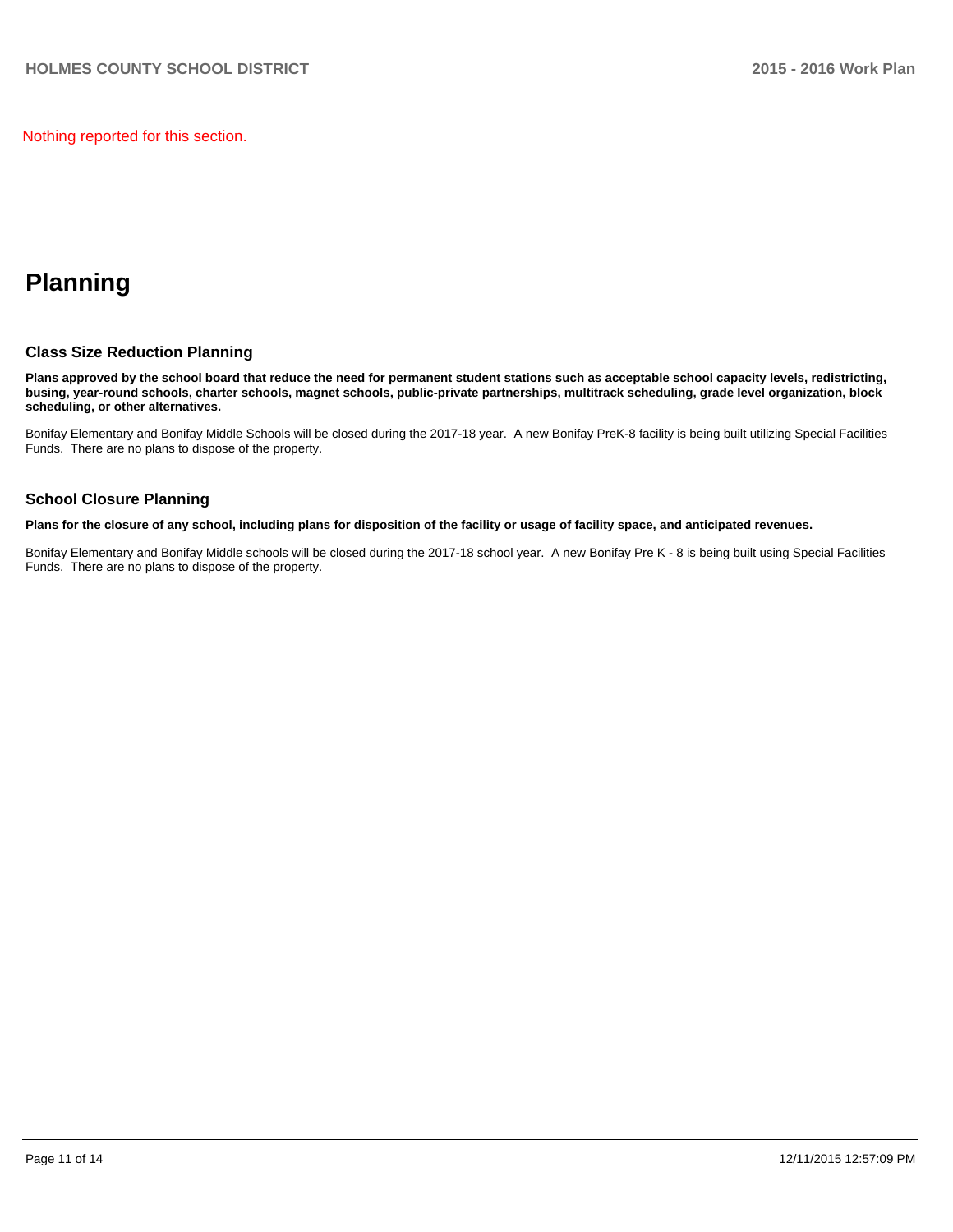# **Long Range Planning**

#### **Ten-Year Maintenance**

District projects and locations regarding the projected need for major renovation, repair, and maintenance projects within the district in years 6-10 beyond the projects plans detailed in the five years covered by the work plan.

Nothing reported for this section.

### **Ten-Year Capacity**

Schedule of capital outlay projects projected to ensure the availability of satisfactory student stations for the projected student enrollment in K-12 programs for the future 5 years beyond the 5-year district facilities work program.

Nothing reported for this section.

## **Ten-Year Planned Utilization**

Schedule of planned capital outlay projects identifying the standard grade groupings, capacities, and planned utilization rates of future educational facilities of the district for both permanent and relocatable facilities.

| <b>Grade Level Projections</b>  | <b>FISH</b><br>Student<br><b>Stations</b> | <b>Actual 2014 -</b><br>2015 FISH<br>Capacity | Actual<br>$2014 -$<br>2015<br><b>COFTE</b> | Actual 2014 - 2015<br><b>Utilization</b> | Actual 2015 - 2016 / 2024 - 2025 new<br>Student Capacity to be added/removed | Projected 2024<br>2025 COFTE | $-$ Projected 2024 -<br>2025 Utilization |
|---------------------------------|-------------------------------------------|-----------------------------------------------|--------------------------------------------|------------------------------------------|------------------------------------------------------------------------------|------------------------------|------------------------------------------|
| Elementary - District<br>Totals | 1.138                                     | 1,138                                         | 0.031.00                                   | 90.60%                                   |                                                                              | 1.299                        | 114.15 %                                 |
| Middle - District Totals        | 2.819                                     | 2,535                                         | ا 708.00.⊦                                 | 67.38 %                                  |                                                                              | 850                          | 33.53 %                                  |
| High - District Totals          | 774                                       | 619                                           | 434.00                                     | 70.11 %                                  |                                                                              | 900                          | 145.40 %                                 |
| Other - ESE, etc                | 30 <sup>1</sup>                           |                                               | 0.00                                       | $0.00\%$                                 |                                                                              |                              | 0.00%                                    |
|                                 | 4,761                                     | 4,292                                         | 3,173.00                                   | 73.93 %                                  |                                                                              | 3,050                        | 71.06 %                                  |

**Combination schools are included with the middle schools for student stations, capacity, COFTE and utilization purposes because these facilities all have a 90% utilization factor. Use this space to explain or define the grade groupings for combination schools.**

No comments to report.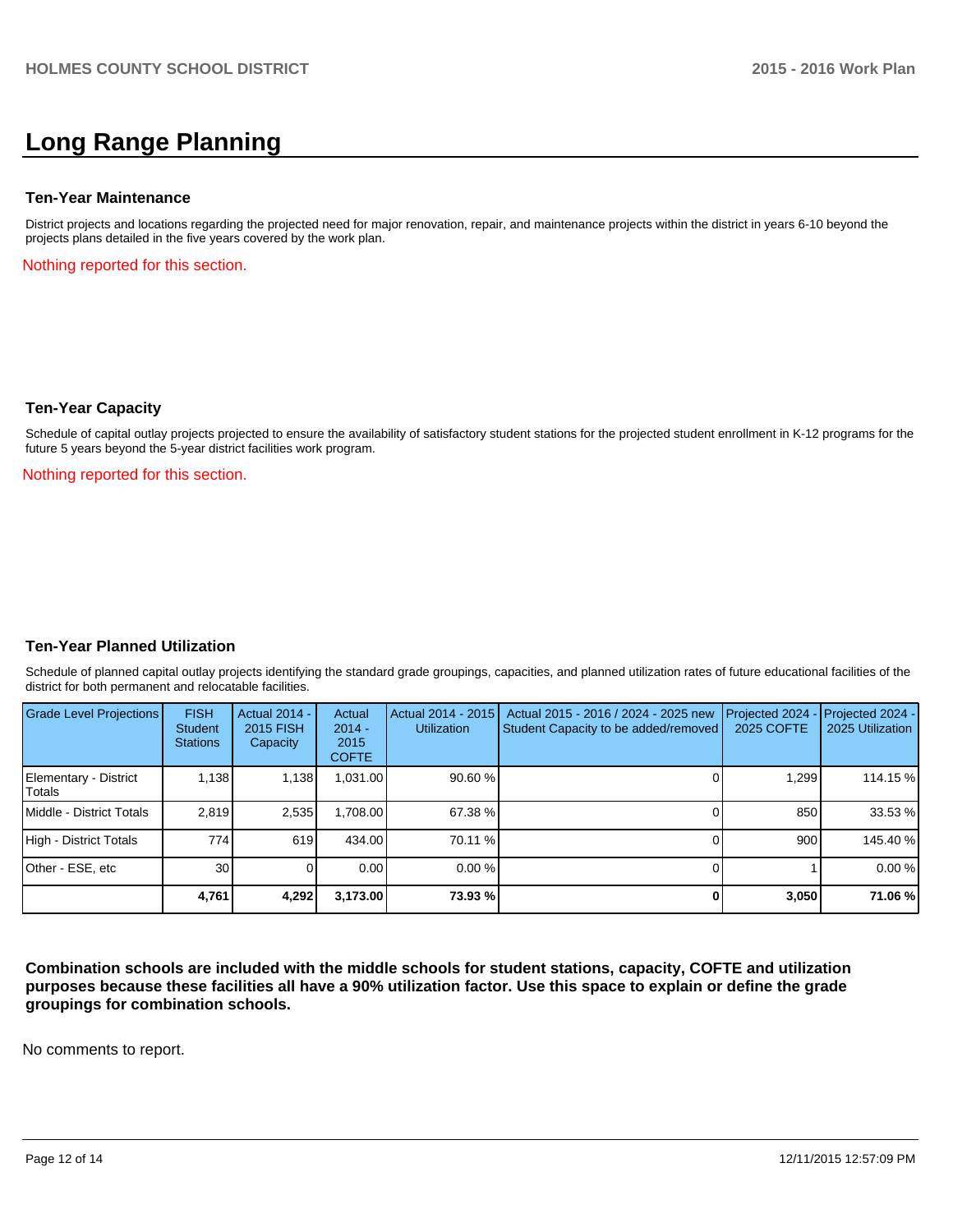### **Ten-Year Infrastructure Planning**

#### **Proposed Location of Planned New, Remodeled, or New Additions to Facilities in 06 thru 10 out years (Section 28).**

Development of a new school for students currently located at Ponce de Leon Elementary School which will be a 40+ year old facility built under old technology and building methods. The relocation of the District Office and attached services to one of the future closed schools sites at either Bonifay Middle School or Bonifay Elementary School

#### Plans for closure of any school, including plans for disposition of the facility or usage of facility space, and anticipated revenues in the 06 thru 10 out **years (Section 29).**

Nothing reported for this section.

#### **Twenty-Year Maintenance**

District projects and locations regarding the projected need for major renovation, repair, and maintenance projects within the district in years 11-20 beyond the projects plans detailed in the five years covered by the work plan.

Nothing reported for this section.

### **Twenty-Year Capacity**

Schedule of capital outlay projects projected to ensure the availability of satisfactory student stations for the projected student enrollment in K-12 programs for the future 11-20 years beyond the 5-year district facilities work program.

Nothing reported for this section.

## **Twenty-Year Planned Utilization**

Schedule of planned capital outlay projects identifying the standard grade groupings, capacities, and planned utilization rates of future educational facilities of the district for both permanent and relocatable facilities.

| <b>Grade Level Projections</b>  | <b>FISH</b><br>Student<br><b>Stations</b> | <b>Actual 2014 -</b><br>2015 FISH<br>Capacity | Actual<br>$2014 -$<br>2015<br><b>COFTE</b> | Actual 2014 - 2015<br><b>Utilization</b> | Actual 2015 - 2016 / 2034 - 2035 new<br>Student Capacity to be added/removed | Projected 2034<br>2035 COFTE | Projected 2034 -<br>2035 Utilization |
|---------------------------------|-------------------------------------------|-----------------------------------------------|--------------------------------------------|------------------------------------------|------------------------------------------------------------------------------|------------------------------|--------------------------------------|
| Elementary - District<br>Totals | 1.138                                     | 1,138                                         | 1,031.00                                   | 90.60%                                   |                                                                              | 1.200                        | 105.45 %                             |
| Middle - District Totals        | 2.819                                     | 2,535                                         | 1,708.00                                   | 67.38 %                                  |                                                                              | 1.740                        | 68.64 %                              |
| High - District Totals          | 774                                       | 619                                           | 434.00                                     | 70.11 %                                  |                                                                              | 950                          | 153.47 %                             |
| Other - ESE, etc                | 30                                        |                                               | 0.00                                       | $0.00\%$                                 |                                                                              |                              | 0.00%                                |
|                                 | 4,761                                     | 4,292                                         | 3,173.00                                   | 73.93 %                                  |                                                                              | 3,890                        | 90.63%                               |